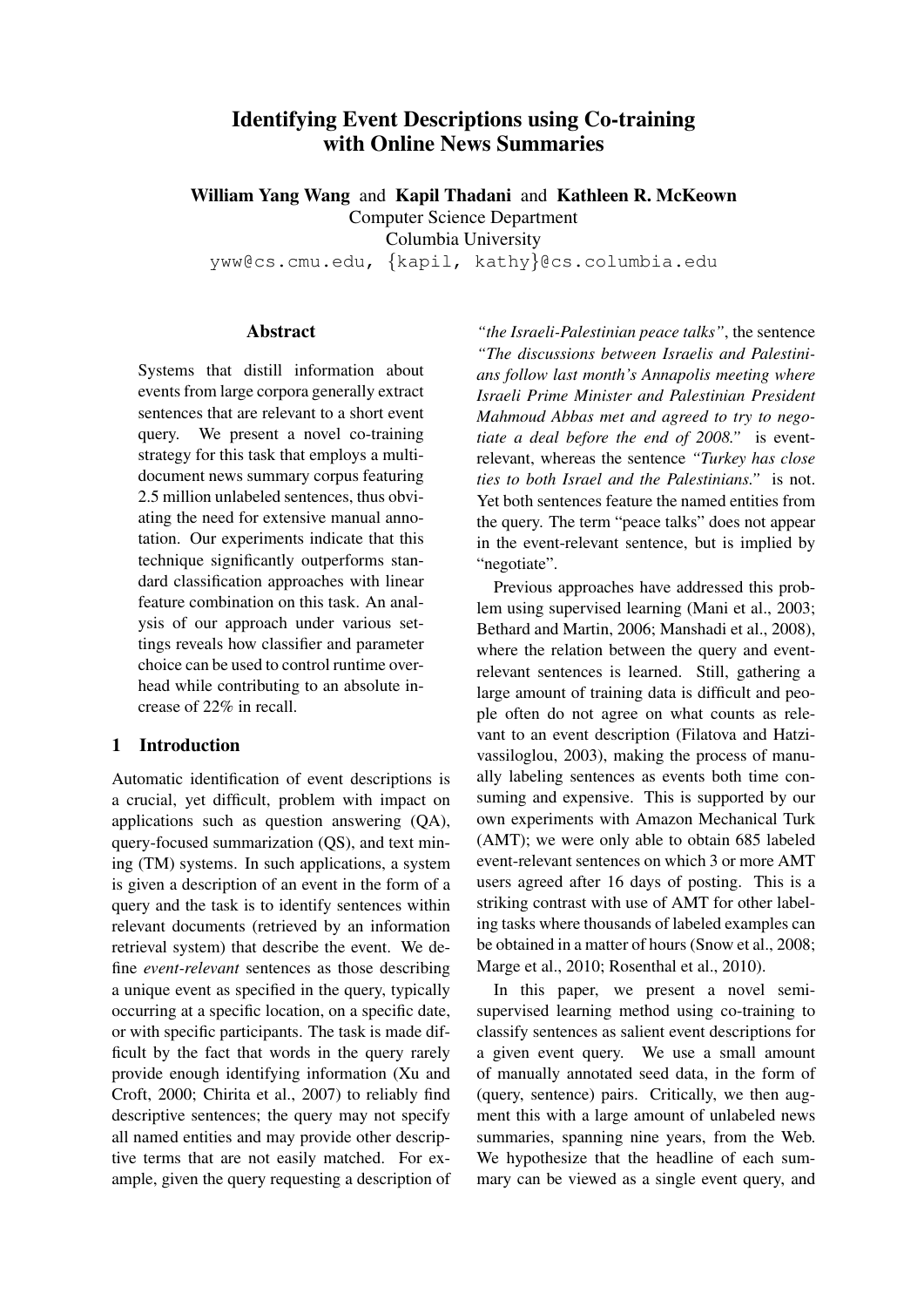the corresponding summary sentences include a good number of salient event sentences that directly describe the event, as well as a small number of non-event sentences. We note that such data is abundantly available on the Web given naturallyoccurring news stories as well as mature multidocument summarization systems. We use two relatively simple sets of features, one based on keywords and the other based on named entities, to train two Bayesian network classifiers on seed training data and employ co-training over the collected news summaries to incrementally augment the training set with increasingly robust labeled examples. Experimental results show a significant, absolute gain of 8% over training of the classifiers on the seed data alone.

Our primary contributions in this paper include:

- Collection of an online news summary corpus for detecting event relevance<sup>1</sup> that includes 166,435 summaries (2.5M sentences) generated by an online news summarizer in the period 2003-2011.
- An efficient co-training strategy for identifying event descriptions using online news summaries and compact, simple feature sets.
- An evaluation of the impact of classification techniques, experimental parameters and amount of novel Web data on the accuracy and efficiency of co-training.

In the following sections, we first present related work on event identification and then present our approach, outlining our hypothesis, the data we used, the co-training strategy and feature sets for this task. Following this, we present experimental results and conclude with a discussion of the implications and limitations of this work.

## 2 Related Work

The problem of identifying and understanding events in natural language text has been explored in many ways that have produced a variety of perspectives on the challenges involved. Tasks explored have included the mapping of verblevel events into aspectual classes (Siegel and McKeown, 2000), detection of specific *atomic* events (Filatova and Hatzivassiloglou, 2003), supervised event classification (Bethard and Martin, 2006) and unsupervised learning of event schemas (Chambers and Jurafsky, 2009). The notion of what constitutes an event has similarly ranged across perspectives, from general verblevel events (Siegel and McKeown, 2000; Chambers and Jurafsky, 2009) and predicate-argument pairs (Manshadi et al., 2008) to more specific news events (Spitters and Kraaij, 2002; Filatova and Hatzivassiloglou, 2003) and public health events (Fisichella et al., 2010).

Our task also adheres to a more specific definition of events: we assume that event queries refer to unique and newsworthy events such "the Beijing Olympics", rather than more general lexicallevel events such as "the game". Our sentenceretrieval task aligns with the perspective of Filatova and Hatzivassiloglou (2003) who defined the notion of *atomic* events at the sentence level. They also show how event identification at this level can benefit indexing, summarization, and QA using low-level lexical features (Filatova and Hatzivassiloglou, 2004).

Many event identification tasks rely on supervised learning methods (Siegel and McKeown, 2000; Mani et al., 2003; Bethard and Martin, 2006; Manshadi et al., 2008) that can incur high annotation costs. While fully unsupervised methods (Bejan, 2008; Spitters and Kraaij, 2002) for event discovery are not encumbered by the availability of training data, they can produce event clusters or topics which are difficult to interpret. In contrast, our semi-supervised learning approach balances the pros and cons of both supervised and unsupervised approaches.

## 3 Our Approach

We frame the task of selecting event-relevant sentences as a binary classification problem over all sentences in the corpus. The following sections detail the data, features and techniques used.

## 3.1 Corpora

## Seed Training Data and Test Data Annotation

Our primary corpus of news documents and queries is derived from the DARPA Global Autonomous Language Exploitation (GALE) distillation training and evaluation sets. Fifty event queries provided for the GALE task were used for our experiments (randomly divided into 30 training queries and 20 test queries), and the set of documents was restricted to those containing at least one keyword bigram from any query in the set<sup>2</sup>. For each query, we consider all sentences from the

<sup>1</sup> http://www.cs.columbia.edu/˜kathy/Data/CSC.tar.gz

 $2<sup>2</sup>$ As determined by the information-retrieval pipeline built using Lucene: http://lucene.apache.org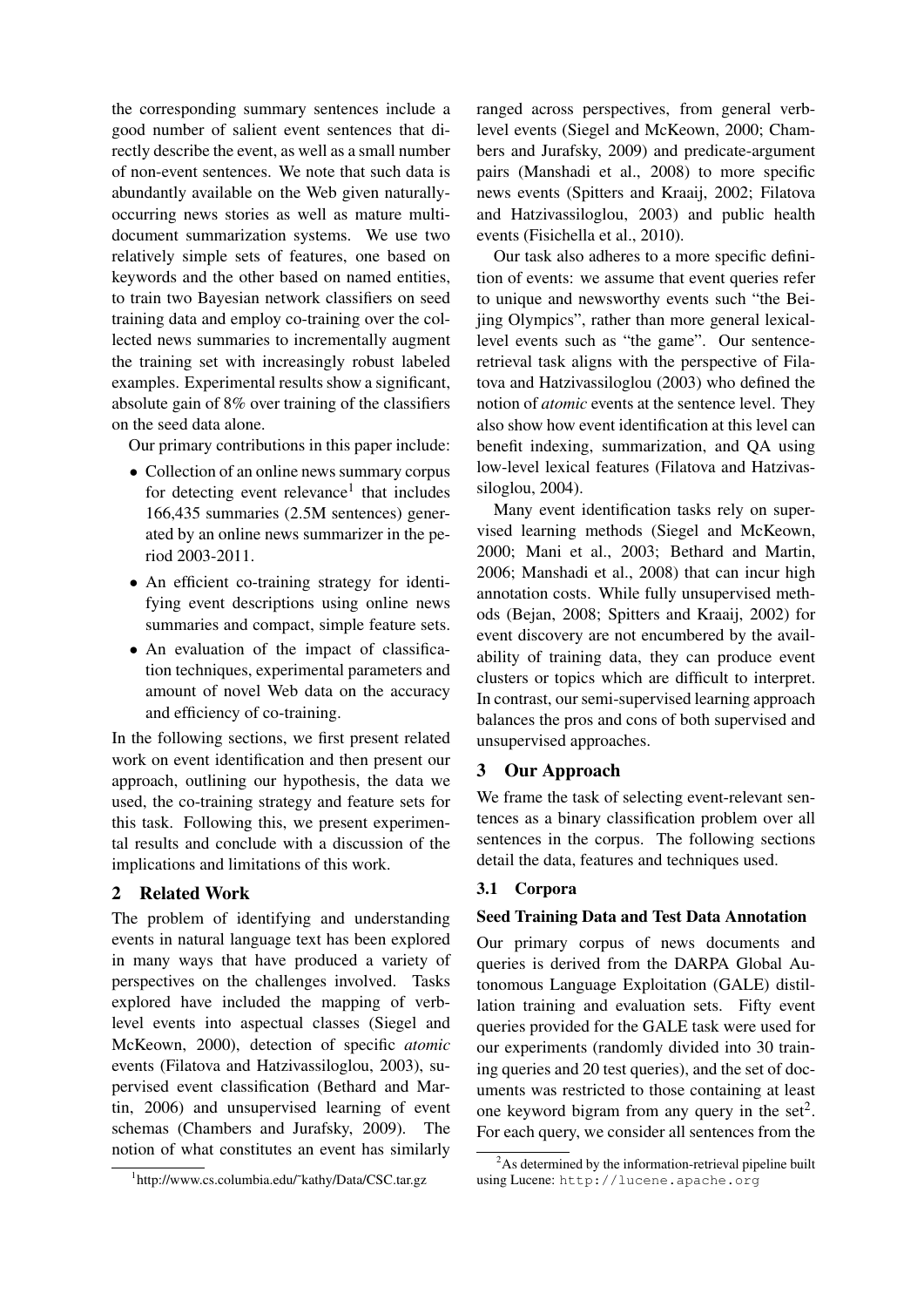

Figure 1: Number of sentences where a proportion of AMT users agreed on the classification (*eventrelated/unrelated*). With a binary task, 1/5 implies 4/5 agreement and 2/5 implies 3/5 agreement.



Figure 2: Number of sentences where a majority of AMT users agreed on the classification *eventrelated*.

top 10 retrieved documents and resort to AMT<sup>3</sup> to obtain sentence-level labels.

Each AMT annotation task presented AMT users with four contiguous sentences in conjunction with the query and asked them to indicate whether each of the individual sentences was relevant to the query<sup>4</sup>. The users could also view the entire document for context. Each task was assigned to 5 AMT users and a total of 252 unique users from the United States participated in the tasks. The full study lasted 16 days and had an overall cost of \$350.

Fig. 1 shows the number of sentences (out of a total of 7161 candidates for all 50 queries) whose classification was agreed upon by a certain proportion of annotators. This result appears to suggest that annotators often agree when labeling eventrelevant sentences<sup>5</sup>. However, these numbers are dominated by the majority class (irrelevant sentences), indicating that it is relatively easy for AMT users to agree when a sentence is not relevant. This is confirmed by Fig. 2, which displays the number of sentences that were specifically tagged as event-relevant for their respective queries. The breakdown for event-relevant sentences shows that about 30% of the sentences were identified as event-relevant by at least one AMT user and only a third of these received a majority vote for the label. This skewed distribution poses a significant challenge to the construction of a balanced training corpus for this task at low cost. Our observations are commensurate with Filatova and Hatzivassiloglou (2003) who note that event annotation is difficult for human annotators.

#### Unlabeled News Summary Data

Since manual creation of a large set of eventrelevant sentences is difficult, we make use of a semi-supervised technique that employs a large quantity of unlabeled data to iteratively augment the small corpus described above. Unlabeled training data for our task also must comprise event queries and groups of sentences that are both related and unrelated to these events.

We experiment with automatically-generated news summaries as unlabeled training data for identifying event-related sentences. We postulate that the title of each news summary forms a single query and assume that at least some of the sentences in the summary will relate to the event mentioned in the title, while some may not. The choice of *summaries* of online news documents rather than the documents is prompted by the assumption that the distribution of query-related sentences and query-unrelated sentences is more balanced in short, informative summaries; this allows us to use the data more efficiently and avoid the sparse occurrence of event-specific sentences in online news articles.

The unlabeled dataset used in this work was retrieved from the output of an online news summarization system, Newsblaster http://newsblaster.cs.columbia.edu/, that crawls the Web for news articles, clusters them on specific topics and produces multidocument summaries for each cluster. We collected a total of 166,435 summaries containing 2.5 million sentences and covering 2,129 days in the 2003-2011 period.

As an initial experiment in augmenting the training corpus, we assumed that *all* summary sentences were relevant to the title query and trained

 $3$ http://mturk.com

<sup>&</sup>lt;sup>4</sup>We also added an obviously fake sentence to detect sloppy annotators and robots.

<sup>&</sup>lt;sup>5</sup>Fleiss'  $\kappa = 0.417$ , generally assumed to indicate moderate agreement between annotators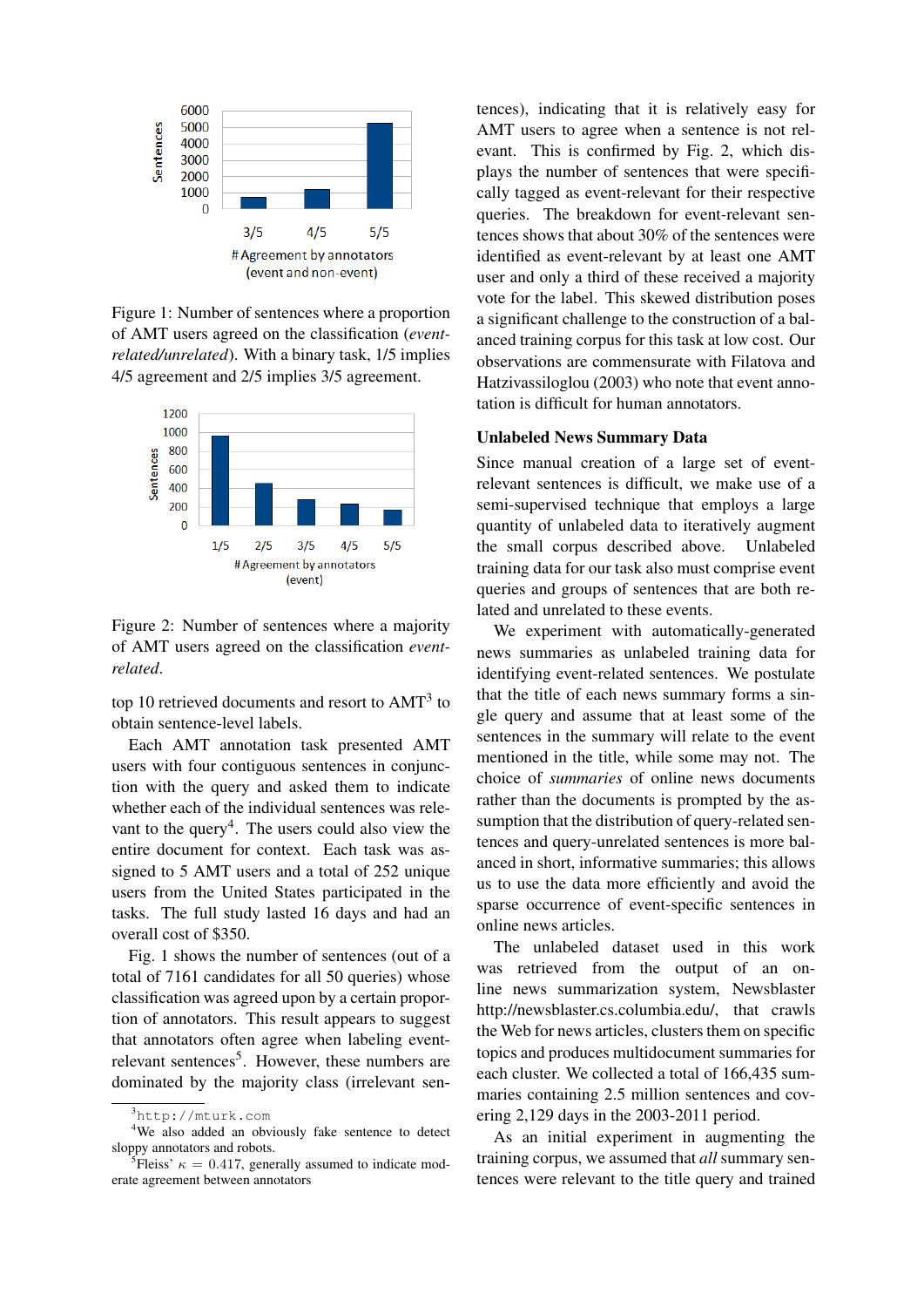classifiers over a balanced corpus created by directly adding some summary data to the seed corpus. We observed the performance of these classifiers was poorer than that of classifiers trained only on the unaugmented seed corpus, suggesting that the assumption was too strong and that the summaries consist of both query-related and query-unrelated sentences. This supports the use of such a corpus in a semi-supervised setting.

### 3.2 Semi-Supervised Approach

The original co-training framework (Blum and Mitchell, 1998) was introduced in the context of Web page classification where one typically has access to a limited number of labeled pages but to a potentially unlimited number of unlabeled pages. Co-training involves building two independent views (classifiers), letting them automatically label the unlabeled data and incorporating this self-labeled data into the seed training set to improve system performance. Mihalcea (2004) shows that co-training is useful in word sense disamgibuation, Wan (2009) uses SVM for cotraining and shows improvement for cross-lingual sentiment analysis, and recent research has established the effectiveness of co-training for a variety of NLP tasks (Yu and Kübler, 2011; Li et al., 2011; Bergsma et al., 2011). In this section, we present our co-training classifiers, as well as an algorithm that is specifically tailored to automatic event identification.

#### Features

Implementation of the co-training algorithm involves the design of two independent views (classifiers) for the same instance. In the original co-training algorithm for Web page classification, Blum and Mitchell (1998) use hyperlinks and bagof-words as the approximation $6$  of two distinct views of a Web page. In our approach, we choose two simple views to represent each candidate sentence for a given event query: (1) keyword features that include unigram and bigram overlaps between a candidate sentence and the event query. (2) named entity features including the number of exact entity (*Person*, *Location*, and *Organization*) matches between a candidate sentence and the query, as well as the total number of co-occurring named entity tags (regardless of the actual entity being tagged) between a candidate sentence and the query. We used the Stanford Named Entity tagger (Finkel et al., 2005) to obtain named entities features from the unlabeled data.

Note that the second view of our approach is clearly not independent of the first view, as the named entity matching is based on lexical matching. However, named entities are known as an informative source for selecting relevant sentences for a query since they serve as unique identifiers (Parton et al., 2008). Previous studies (Krogel and Scheffer, 2004) show that if the independence assumption of co-training approach is violated, the co-training approach can yield negative results. However, our results show that co-training yields improvement even though are classifiers are not independent.

#### The Co-training Algorithm

The motivation behind our co-training algorithm is to make use of the online summarization data for event identification, and improve recall as well as precision.The pseudo code of this algorithm is provided in Algorithm 1.

| Algorithm 1 The co-training algorithm                    |
|----------------------------------------------------------|
| Given:                                                   |
| $(1)$ a set S of labeled seed training examples;         |
| $(2)$ a set U of unlabeled news summary exam-            |
| ples;                                                    |
|                                                          |
| Initialize the iteration parameter $k$ , pool size $u$ , |
| and leap size $v$ ;                                      |
| for $i=1 \rightarrow k$ do                               |
| Create a temporary pool by randomly choos-               |
| ing $u$ examples from $U$ ;                              |
| Use $L$ to train a classifier $C_1$ using only key-      |
| word features;                                           |
| Use L to train a classifier $C_2$ using only             |
| named entity features;                                   |
| Run $C_1$ to label $u/2$ examples and select $v/2$       |
| balanced examples;                                       |
| Run $C_2$ to label $u/2$ examples and select $v/2$       |
| balanced examples;                                       |
| Add all selected examples to $L$ ;                       |
| Return the remaining examples back to $U$ ;              |
| end for                                                  |
|                                                          |

Earlier work (Mihalcea, 2004) indicates that by choosing only high confidence examples from the self-labeled data set, we can improve the cotraining results. However, we disagree with this assumption; if low-confidence examples are re-

 $6$ Note that it is very difficult to prove that two views are completely independent of each other. (Du et al., 2010)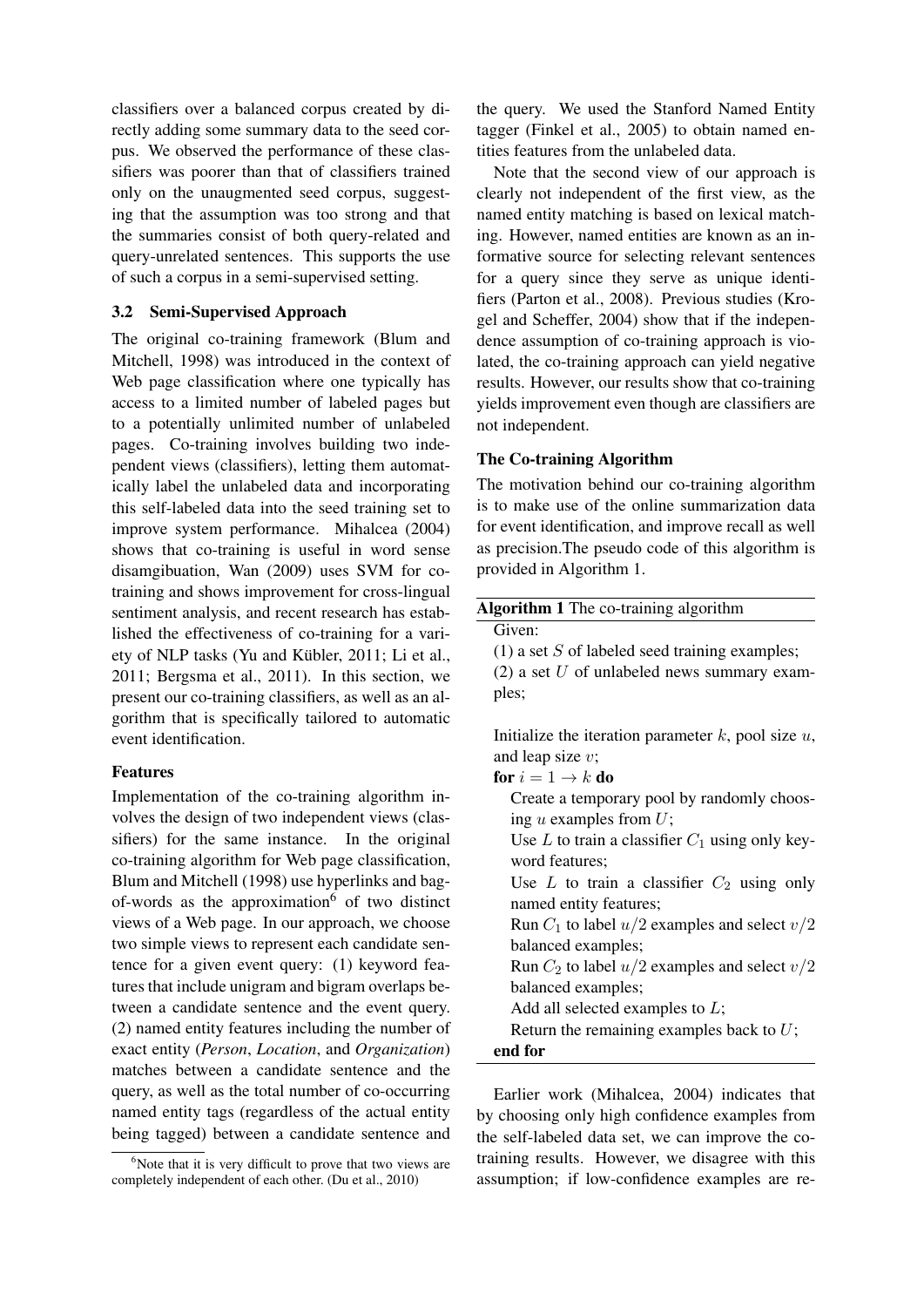moved from training, the final co-trained classifier will have problems evaluating difficult examples in the held-out data set  $<sup>7</sup>$ .</sup>

Our algorithm is a variation of the original cotraining algorithm (Blum and Mitchell, 1998). In the original algorithm,  $p$  represents the number of self-labeled positive cases and  $n$  represents the number of self-labeled negative cases in each iteration. We now eliminate the  $p$  and  $n$  parameters, and use v to measure the *leap size*, the amount of self-labeled data added to the training set in each iteration. This is to ensure that, in each iteration, balanced selection of unlabeled examples from the two views can be added to the labeled data. We keep the unselected examples and return them to the pool  $U$  at the end of each iteration to make sure we use the unlabeled data exhaustively.

#### Bayesian Network Classifier

We employ a Bayesian network classification scheme for the co-training experiments described in section 4. Previous approaches to co-training have successfully used the well-known naive Bayes classification scheme (Blum and Mitchell, 1998; Mihalcea, 2004), which assumes conditional independence between features.

A Bayesian network approach is a variation on this probabilistic classification scheme that avoids making strong independence assumptions between features. Building the classifier entails an additional step for estimating the conditional dependencies between the features; this is accomplished by using search algorithms and scoring metrics<sup>8</sup> to learn a DAG structure representing a Bayesian network over the features. Once such structure is estimated, conditional probabilities  $p(x_i|\pi_i)$  are estimated<sup>9</sup> where  $\pi_i$  represents the set of features that feature  $x_i$  is assumed to conditionally depend on. Classification of an unseen example x' is performed similarly to the naive Bayes approach with the estimation of  $\arg \max_{y} p(y|\mathbf{x}')$ .

#### 4 Experiments

We present four experiments to test system performance. First, we present the comparisons between our approach and other supervised/semisupervised baselines, arbitrarily choosing settings for the number of co-training iterations  $k$  and the number of sentences added in each iteration $10$ . We then test the trade-off between  $k$  and  $v$  by fixing the total amount of unlabeled data available, i.e.,  $k * v$  sentences<sup>11</sup>. In the third experiment, we test the impact of leap size  $v$  on both accuracy and efficiency by fixing  $k$ , as well as the impact of the iteration parameter  $k$  by fixing  $v$ . In the final experiment, we empirically choose the best possible  $v$  to test the influence of unlabeled data size on the recall and precision of our system. Due to the randomness in our co-training algorithm, we repeat every experiment 5 times and report the average results.

#### 4.1 Comparing with Baseline Approaches

Table 1 shows the overall Bayesian network cotraining results in comparison to various baseline systems. Previous work (Blum and Mitchell, 1998; Mihalcea, 2004; Wan, 2009) points out that naive Bayes and SVM classifiers can achieve promising results for co-training, so we use the same co-training settings ( $k = 50$ ,  $v = 500$ ) to compare these two classifiers with the Bayesian network classifier. Classifier 1 corresponds to the keyword matching view and Classifier 2 corresponds to the named entity view. When comparing single classifiers using either keyword matching or named entity features, SVM outperforms all other classifiers with an accuracy of 75.3%. When linearly combining all features using the seed data set, the Bayesian network yields a better result of 77.6%. The Bayesian network co-training outperforms the linear kernel  $SVM^{12}$  co-training algorithm by 12.4% in accuracy, and it is also 55 times faster than SVM co-training algorithm in terms of average runtime. The co-trained result also has an absolute improvement of 8% over a Bayesian network linear combination classifier (Table 1: Combination).

Note that in all of our co-training experiments, the performance of the Bayesian network co-

 $7$ Under the same parameter settings, accuracy was reduced by 1% when training only with high-confidence instances (posteriors  $> 0.9$ ) or low-confidence instances (posteriors  $< 0.75$ ).

<sup>&</sup>lt;sup>8</sup>In our experiments, we use the K2 hill-climbing search strategy to estimate network structure with the standard Bayesian scoring metric (Cooper and Herskovits, 1992).

<sup>&</sup>lt;sup>9</sup>Conditional probabilities are obtained using the simple estimation strategy ( $\alpha = 0.5$ ) as implemented in the Weka machine learning toolkit (Witten and Frank, 2000).

<sup>&</sup>lt;sup>10</sup>We use  $k = 50$  iterations and  $v = 500$  sentences per iteration

<sup>&</sup>lt;sup>11</sup>Here we restrict  $k * v = 200,000$  sentences

<sup>&</sup>lt;sup>12</sup>We have also experimented with polynomial and RBF kernels, but performance was worse than the linear kernel.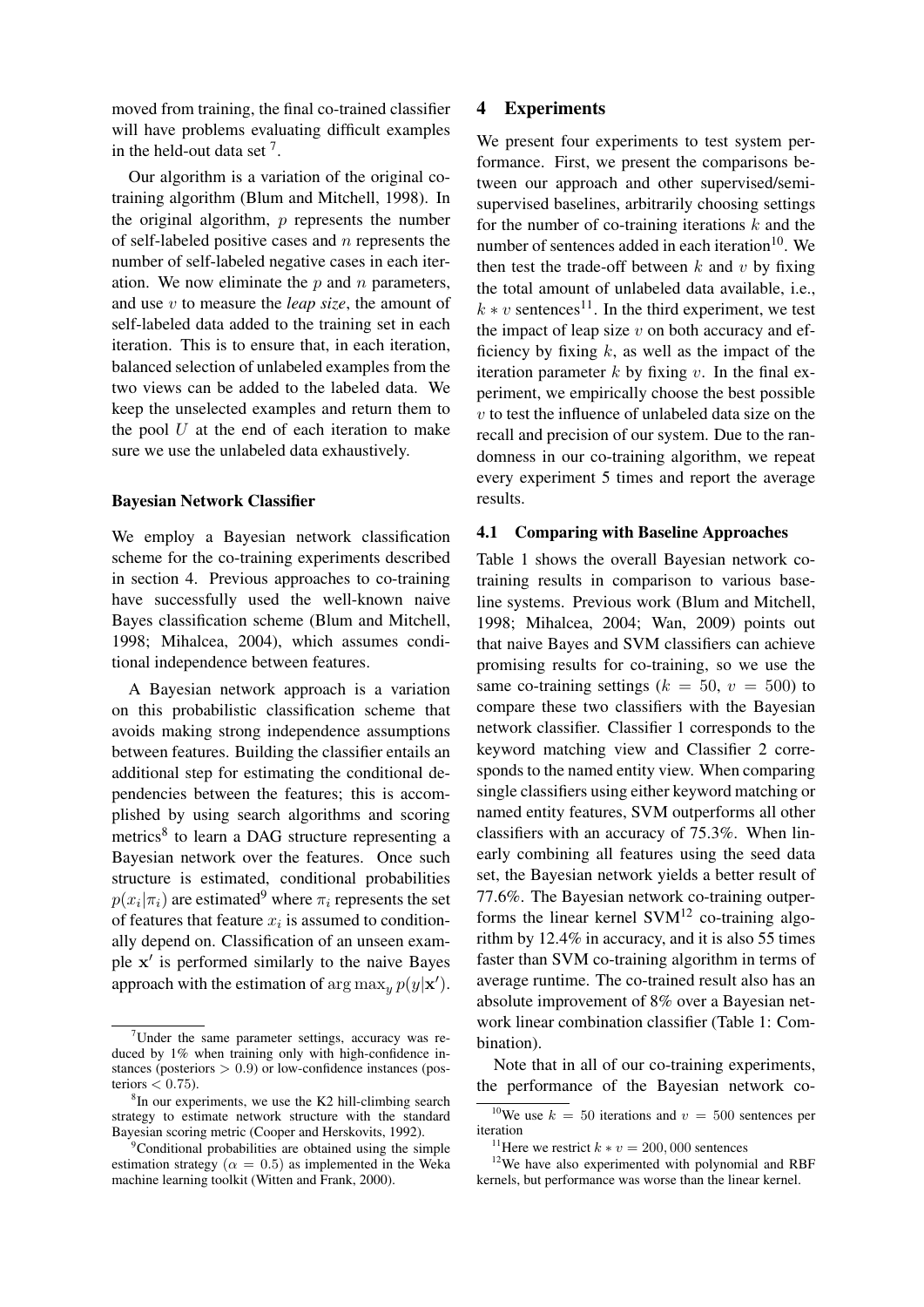| <b>Systems</b> |              | Acc.  | N-Prec. | N-Recall | $N-F1$ | P-Prec. | P-Recall | $P-F1$ |
|----------------|--------------|-------|---------|----------|--------|---------|----------|--------|
| Chance         |              | 50    |         |          |        |         |          |        |
| Classifier 1   | NB           | 72.39 | 0.668   | 0.892    | 0.764  | 0.837   | 0.556    | 0.668  |
|                | <b>SVM</b>   | 75.29 | 0.747   | 0.764    | 0.756  | 0.759   | 0.741    | 0.750  |
|                | <b>B</b> net | 75.10 | 0.683   | 0.938    | 0.790  | 0.901   | 0.564    | 0.694  |
| Classifier 2   | NB           | 70.85 | 0.706   | 0.714    | 0.710  | 0.711   | 0.703    | 0.707  |
|                | <b>SVM</b>   | 71.04 | 0.709   | 0.714    | 0.712  | 0.712   | 0.707    | 0.709  |
|                | <b>B</b> net | 71.04 | 0.709   | 0.714    | 0.712  | 0.712   | 0.707    | 0.709  |
| Combination    | NB           | 75.48 | 0.777   | 0.714    | 0.744  | 0.736   | 0.795    | 0.764  |
|                | <b>SVM</b>   | 73.94 | 0.752   | 0.714    | 0.733  | 0.728   | 0.764    | 0.746  |
|                | <b>B</b> net | 77.61 | 0.815   | 0.714    | 0.761  | 0.746   | 0.838    | 0.789  |
| Co-training    | NB           | 75.14 | 0.772   | 0.714    | 0.742  | 0.734   | 0.788    | 0.760  |
|                | <b>SVM</b>   | 72.97 | 0.737   | 0.714    | 0.725  | 0.723   | 0.745    | 0.734  |
|                | <b>B</b> net | 83.98 | 0.780   | 0.947    | 0.855  | 0.933   | 0.733    | 0.821  |

Table 1: Comparing with baseline systems (NB: naive Bayes. SVM: linear kernel support vector machines. Bnet: Bayesian network. N-: the class of sentences unrelated to the event query P-: the class of event-related sentences). The best result in each column is indicated in boldface.

trained classifier 1 (Table 1: Co-training with  $k =$  $50$ and $v = 500$  improves performance substantially over the Bayesian network classifier using all features (Table 1: Combination). The performance of co-trained Classifier 2, not shown in the  $table<sup>13</sup>$ , does not improve over the linear feature combination. The results suggest that when the keyword view is augmented with Bayesian network co-trained unlabeled data from both views, the co-training approach boosts the results, but the reverse does not hold true. These results are consistent with our previous claim (Section 3.2) that named entity features help the keyword view to identify key information in events. The above results also indicate that although the keyword view and named entity view are not independent, the Bayesian network co-training approach still produces promising results.

The strong performance of the Bayesian network classifier in these experiments is partly attributable to the fact that both classification views consist of features that are interdependent and therefore correlated to some degree, as the model assumes. The dramatic performance gains of the Bayesian network co-trained classifier when compared to Naive Bayes are therefore somewhat unsurprising; however, the poor performance of the SVM classifier was unexpected.

Although all the basic variants of classifiers us-

ing n-gram count features exhibit similar accuracy on the test corpus, we note that the Bayesian classifiers tend to select fewer high-precision event-related sentences resulting in skewed precision/recall numbers. Co-training has the effect of relaxing these models to gradually expand the set of high-precision event sentences (resulting in large gains in P-Recall and N-Precision) using the implicit information gained through new training examples classified by event features. No improvement is observed when co-training for classifiers that start out with balanced precision and recall, i.e., the SVM and all event feature classifiers. We therefore conjecture that this phenomenon of high-precision event sentence extraction is especially helpful in co-training for this task.

We aim to further analyze the effect of classifier choice in future work. For all of the following experiments in this section, we only evaluate the performance of the Bayesian network classifier.

## 4.2 Trade-off between Co-training Parameters

In this experiment, we evaluate the trade-off between the number of iterations and leap size in our co-training setting given a fixed amount of unlabeled data. A total number of 200,000 unlabeled summary sentences (1 year) are involved in this experiment. Fig. 3 shows the results. The horizontal axis consists of pairs of  $k$  and  $v$ . We first

<sup>&</sup>lt;sup>13</sup>Table 1 only shows the best result for co-training.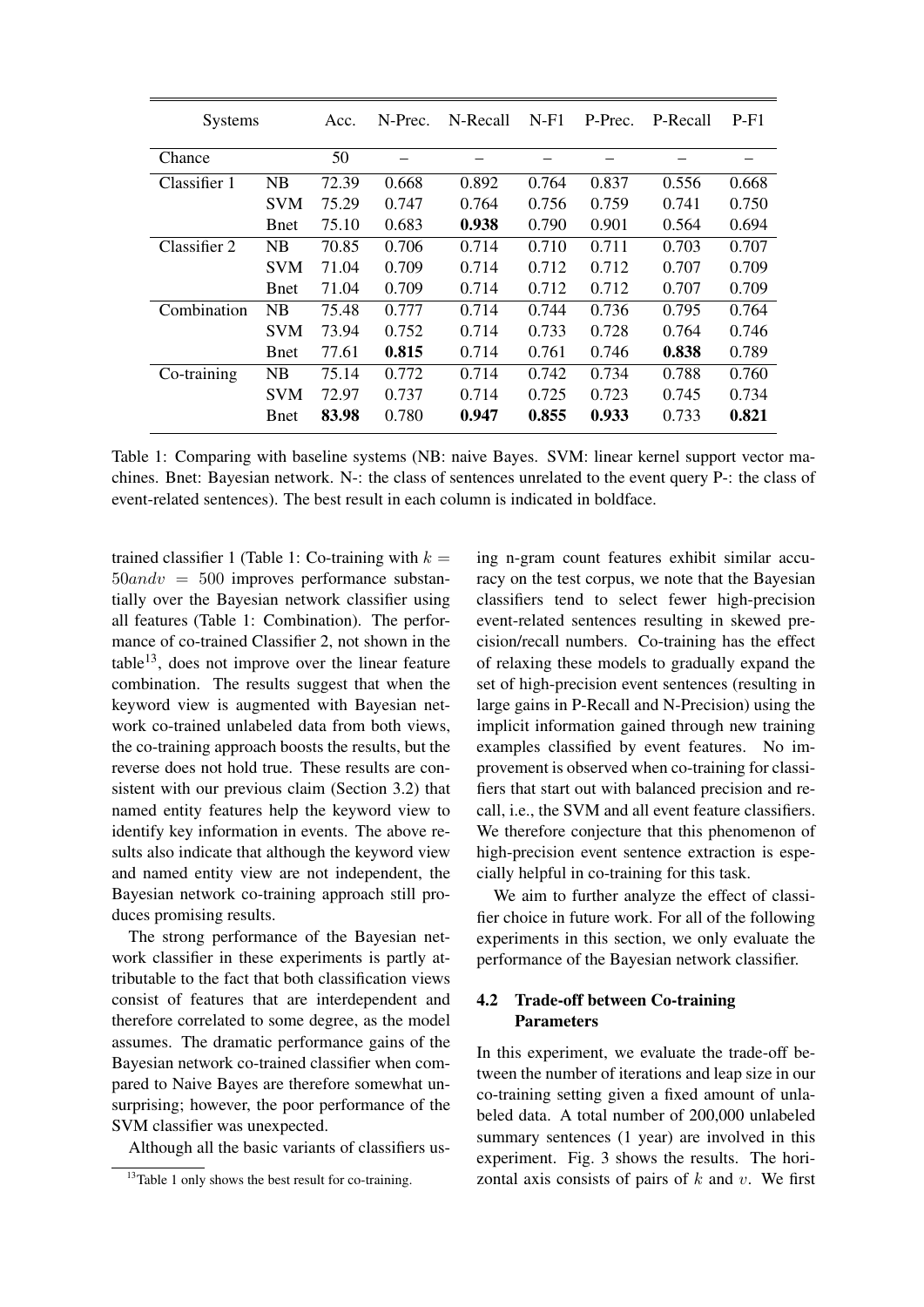

Figure 3: Trade-off between co-training parameters  $k$  and  $v$  with fixed amount of data

start with a very small ratio of k vs v  $(k = 1,$  $v = 200,000$ , then we increase k exponentially such that  $k * v$  is still equal to 200,000. We see that when  $k = 8$  and  $v = 25,000$ , the system's performance reaches a peak accuracy of 84.2%. In addition, accuracy increases 6% from  $k = 1$ to  $k = 8$  which suggests that our co-training algorithm needs at least 5-10 iterations to achieve satisfactory results. We observe that there is a sudden drop when  $k = 1024$  and  $v = 195$ ; we explain this in section 4.4 and 4.3 when we test the impact of data diversity.

#### 4.3 Influence of Leap Size



Figure 4: Performance varying leap size  $v$  with a fixed number of iterations  $k = 10$ 

We evaluate the co-training leap size parameter  $v$  by fixing the number of iterations  $k$  to 10 and also experiment with the diversity of data by using unlabeled data drawn from different years. Fig. 4 shows that the system's performance improves significantly when using higher numbers of  $v$ . The best result is 85% accuracy when  $v = 32,768$ , compared to 75.1% accuracy obtained when  $v = 2$ . We also notice that using more diverse data from different years helps stabilize system performance and reduce the oscillation in the plot. In terms of efficiency, when using all 9 years of data, the corresponding runtime for  $v =$ 4 and  $v = 32768$  are 15 minutes and 20 minutes, which indicates that increasing leap size is an efficient approach. Fig. 6 shows the comprehensive runtime costs from  $v = 2$  to  $v = 2048$ . The runtime for varying  $v$  is almost a straight line, showing very little added cost as  $v$  increases.

#### 4.4 Influence of the Iteration Parameter



Figure 5: Performance varying the number of iterations k with fixed leap size  $v = 500$ 



Figure 6: Average runtime costs when varying either  $k$  or  $v$  separately (and keeping the other fixed)



Figure 7: Performance varying the size and temporal range of the unlabeled dataset

We fix the leap size  $v$  to 500 and vary the number of iterations  $k$  to test its impact on the accuracy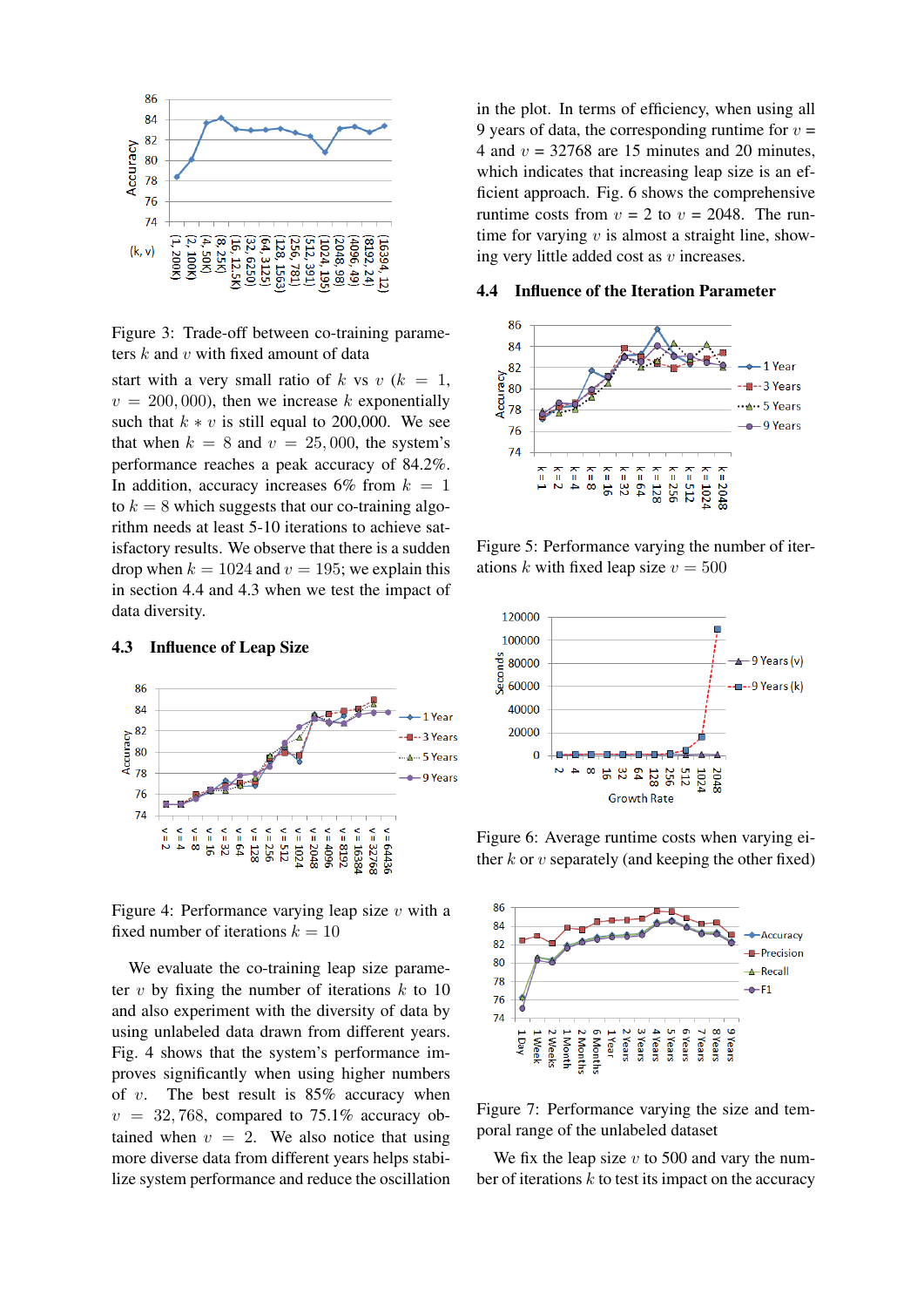and efficiency of our system. We notice (Fig. 5) that when increasing the number of iterations from  $k = 1$  to 32, our system performance improves significantly. After 32 iterations, the performance reaches a stable state. The best performance of 85.6% accuracy is obtained when  $k = 128$ ; however, the cost of system runtime grows exponentially as we increase the parameter  $k$ . For example, we note that the runtimes corresponding to  $k = \{256, 512, 1024, 2048\}$  are 28 minutes, 76 minutes, 270 minutes and 1829 minutes. Clearly, compared with the runtimes obtained by varying  $v$ , increasing  $k$  is not a good option. We also test impact of data diversity by using data from different years. Although using one year of data yields the best result, its overall performance is less stable than using 3, 5, or 9 years of input unlabeled data.

#### 4.5 Influence of Size of Unlabeled Dataset

Experiments 4.3 and 4.4 show that increasing leap size  $v$  is an efficient method for introducing more data in co-training. Now, given different amounts of unlabeled news summary data from meaningful temporal time frames, we fix  $k = 10$  and dynamically choose the best possible  $v$  to represent the amount of input data under consideration. Fig. 7 shows the precision and recall of the eventrelevant class when co-training is performed using input unlabeled data of varying sizes (and temporal ranges). We observe that increasing the dataset size (and therefore drawing from older summaries) yields a dramatic improvement in recall accompanied by a slight decline in precision. Correspondingly, F1 generally increases when more data is added. The difference between minimum and maximum recall over the entire range is as high as 22% while precision drops by about 9%. These results suggest that introducing more unlabeled data in our co-training framework has the biggest impact on recall without sacrificing much precision.

#### 5 Discussion

Our results show that an approach that only selects sentences with words that match the input query will not work well. As keyword matching might introduce a fair amount of noise, e.g. matched prepositional phrases that do not indicate the importance of the sentence, co-training together with a named entity based classifier can help reduce these errors. Thus when testing on unseen data, significantly better recall can be obtained via cotraining. Our experiments also show that our cotraining material, the nine years of news summary documents, is a reliable and effective source to augment the seed dataset, with minimum introduction of new noise or extra overhead.

The experiments show that increasing either the number of co-training iterations  $k$  or leap size  $v$ leads to improved performance; however, adding unlabeled data by increasing  $v$  adds much lower runtime overhead by avoiding repeated training iterations. The parameter trade-off experiment in section 4.2 indicates that beyond a minimum number of iterations  $k$ , unlabeled data can largely be introduced through  $v$ . This is useful in practice to maintain consistent runtime performance.

Despite the strong relative gains with cotraining, the limited feature sets employed in both views (keyword and named entity) do not allow us to capture event-relevant sentences which don't share words with the event query. Although the relative gains offered by co-training are clear, we wonder if the requirement of agreement in annotation led to a corpus in which sentences that were labeled relevant tended to share keywords with the event query. Although not evident from our experiments, we nevertheless assume that query synonyms are likely occurrences in event-relevant sentences, as are sub-events which entail larger events and vice versa. Therefore, a consideration of semantic and ontological features would be a logical next step for further investigation of this task and may offer interesting new views through which co-training can be utilized.

## 6 Conclusion

In this paper, we aim at detecting event-relevant sentences in a news corpus given an event query. In contrast to previous work that needs expensive annotation for query-answer pairs, we use unlabeled news summaries that are readily available in large quantities online and design an efficient semi-supervised learning strategy for event identification based on co-training with Bayesian network classifiers. An analysis of different parameters in the co-training approach shows that increasing leap size is a better way to gain accuracy improvements than increase in number of iterations given efficiency costs. Our findings are applicable to question answering, summarization, and text mining domains where selection of eventrelevant sentences is often critical and large-scale human annotated data is not always available.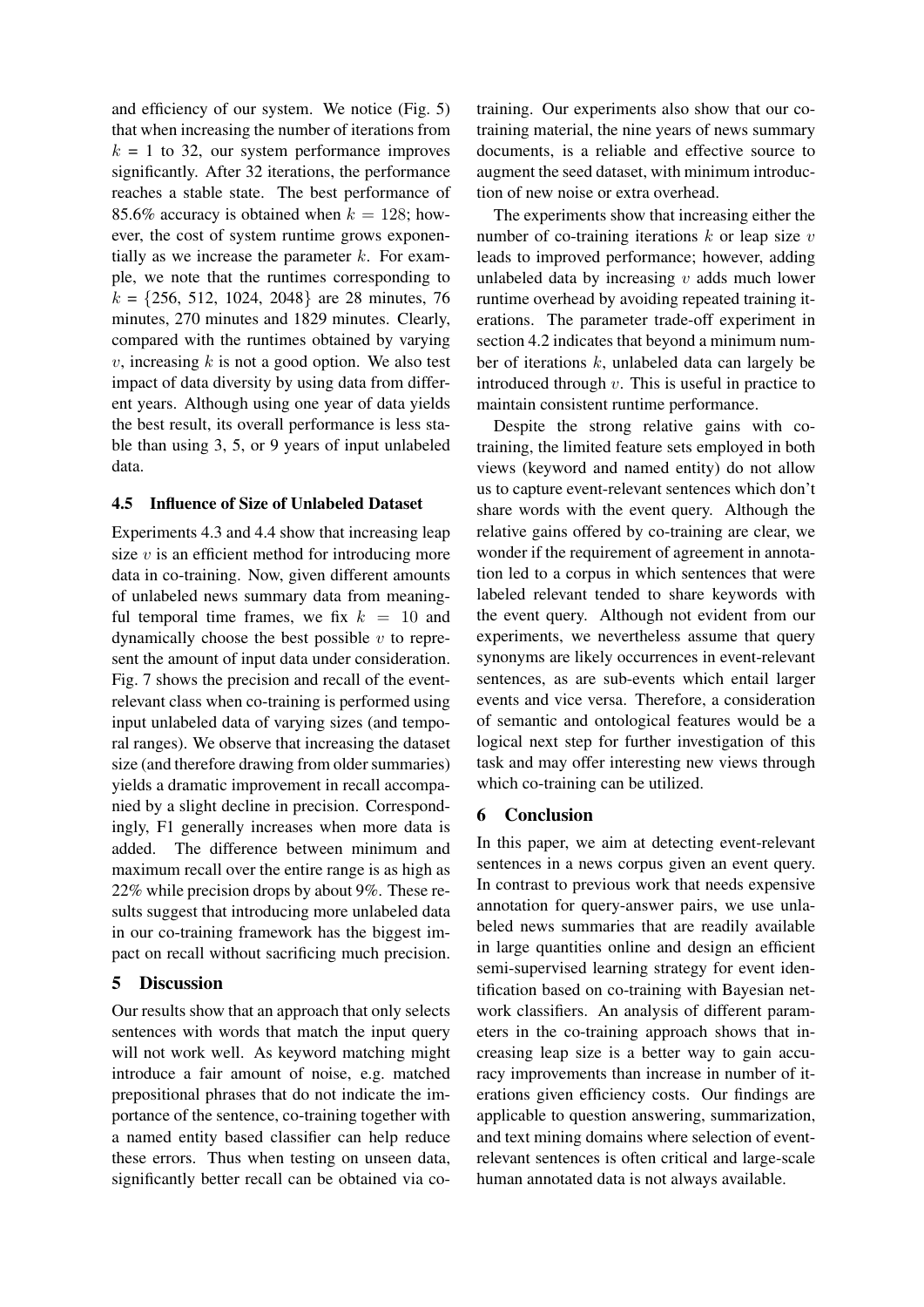#### References

- Bejan, Cosmin Adrian. 2008. Unsupervised Discovery of Event Scenarios from Texts. *Proceedings of the 21st Florida Artificial Intelligence Research Society International Conference (FLAIRS'08), Applied Natural Language Processing track*, Coconut Grove, FL, USA, May 2008.
- Bergsma, Shane and Yarowsky, David and Church, Kenneth. 2011. Using Large Monolingual and Bilingual Corpora to Improve Coordination Disambiguation. *ACL-HLT*.
- Chambers, Nathaniel and Jurafsky, Dan. 2009. Unsupervised learning of narrative schemas and their participants. *Proceedings of the Joint Conference of the 47th Annual Meeting of the ACL and the 4th International Joint Conference on Natural Language Processing of the AFNLP: Volume 2*, Suntec, Singapore, 2009.
- Chirita, Paul Alexandru and Firan, Claudiu S. and Nejdl, Wolfgang 2007. Personalized query expansion for the web. *SIGIR '07*.
- Cooper, G. and Herskovits, E.. 1992. A Bayesian method for the induction of probabilistic networks from data. *Machine Learning* , 9: 309-347, 1992.
- Bethard, Steven and Martin, James H.. 2006. Identification of event mentions and their semantic class. *Proceedings of the 2006 Conference on Empirical Methods in Natural Language Processing (EMNLP)*, pages 146-154.
- Blum, Avrim and Mitchell, Tom. 1998. Combining labeled and unlabeled data with co-training. *Proceedings of the eleventh annual conference on Computational learning theory*, pages 92–100.
- Cortes, Corinna and Vapnik, V.. 1995. Support-Vector Networks. *Machine Learning*, 20.
- Du, Jun and Ling, Charles X. and Zhou, Zhi-Hua. 2010. When Does Co-Training Work in Real Data? *IEEE TKDE*.
- Filatova, Elena and Hatzivassiloglou, Vasileios. 2003. Domain-Independent Detection, Extraction, and Labeling of Atomic Events. *Proceedings of RANLP'03*, 2003.
- Filatova, Elena and Hatzivassiloglou, Vasileios. 2004. Event-Based Extractive Summarization. *Text Summarization Branches Out: Proceedings of the ACL-04 Workshop*, Barcelona, Spain, July 2004.
- Finkel, Jenny Rose and Grenager, Trond and Manning, Christopher. 2005. Incorporating Non-local Information into Information Extraction Systems by Gibbs Sampling. *Proceedings of the 43nd Annual Meeting of the Association for Computational Linguistics (ACL 2005)*, pages 363-370.
- Fisichella, Marco and Stewart, Avaré and Denecke, Kerstin and Nejdl, Wolfgang; 2010. Unsupervised public health event detection for epidemic intelligence. *Proceedings of the 19th ACM international conference on Information and knowledge management (CIKM 2010)*, pages 1881–1884, Toronto, ON, Canada.
- Krogel, Marc-A and Scheffer, Tobias. 2004. Multi-Relational Learning, Text Mining, and Semi-Supervised Learning for Functional Genomics. *Machine Learning 57*, pages 61-81.
- Parton, Kristen and McKeown, Kathleen R. and Allan, James and Henestroza, Enrique.. 2008. Simultaneous Multilingual Search for Translingual Information Retrieval. *Proceedings of CIKM*.
- Pustejovsky, James and Hanks, Patrick and Saur, Roser and See, Andrew and Gaizauskas, Robert and Setzer, Andrea and Radev, Dragomir and Sundheim, Beth and Day, David and Ferro, Lisa and Lazo, Marcia. 2003. The TIMEBANK Corpus. *Proc. of Corpus Linguistics*.
- Li, Shoushan and Wang, Zhongqing and Zhou, Guodong and Lee, Sophia Yat Mei. 2011. Semi-supervised Learning for Imbalanced Sentiment Classification. *Proceedings of IJCAI-2011*.
- Mani, Inderjeet and Schiffman, Barry and Zhang, Jianping. 2003. Inferring Temporal Ordering of Events in News. *Proceedings of the 2003 Human Language Technology Conference of the North American Chapter of the Association for Computational Linguistics (HLT-NAACL)*, 2003.
- Manshadi, Mehdi and Swanson, Reid and Gordon, Andrew S.. 2008. Learning a Probabilistic Model of Event Sequences From Internet Weblog Stories. *Proceedings of the 21st Florida Artificial Intelligence Research Society International Conference (FLAIRS'08), Applied Natural Language Processing track*, 2008.
- Marge, Matthew and Banerjee, Satanjeev and Rudnicky, Alexander I. 2010. Using the Amazon Mechanical Turk for Transcription of Spoken Language. *Proceedings of ICASSP*, 2010.
- Siegel, Eric V. and McKeown, Kathleen R. 2000. Learning methods to combine linguistic indicators: improving aspectual classification and revealing linguistic insights. *Comput. Linguist.*, Dec. 2000.
- Mihalcea, Rada. 2004. Co-training and self-training for word sense disambiguation. *Proceedings of CONLL - 04*, 2004.
- Radev, Dragomir R. and Blair-Goldensohn, Sasha and Zhang, Zhu and Raghavan, Revathi Sundara. 2001. NewsInEssence: a system for domainindependent, real-time news clustering and multidocument summarization. *Proceedings of the first international conference on Human language technology research*, 2001.